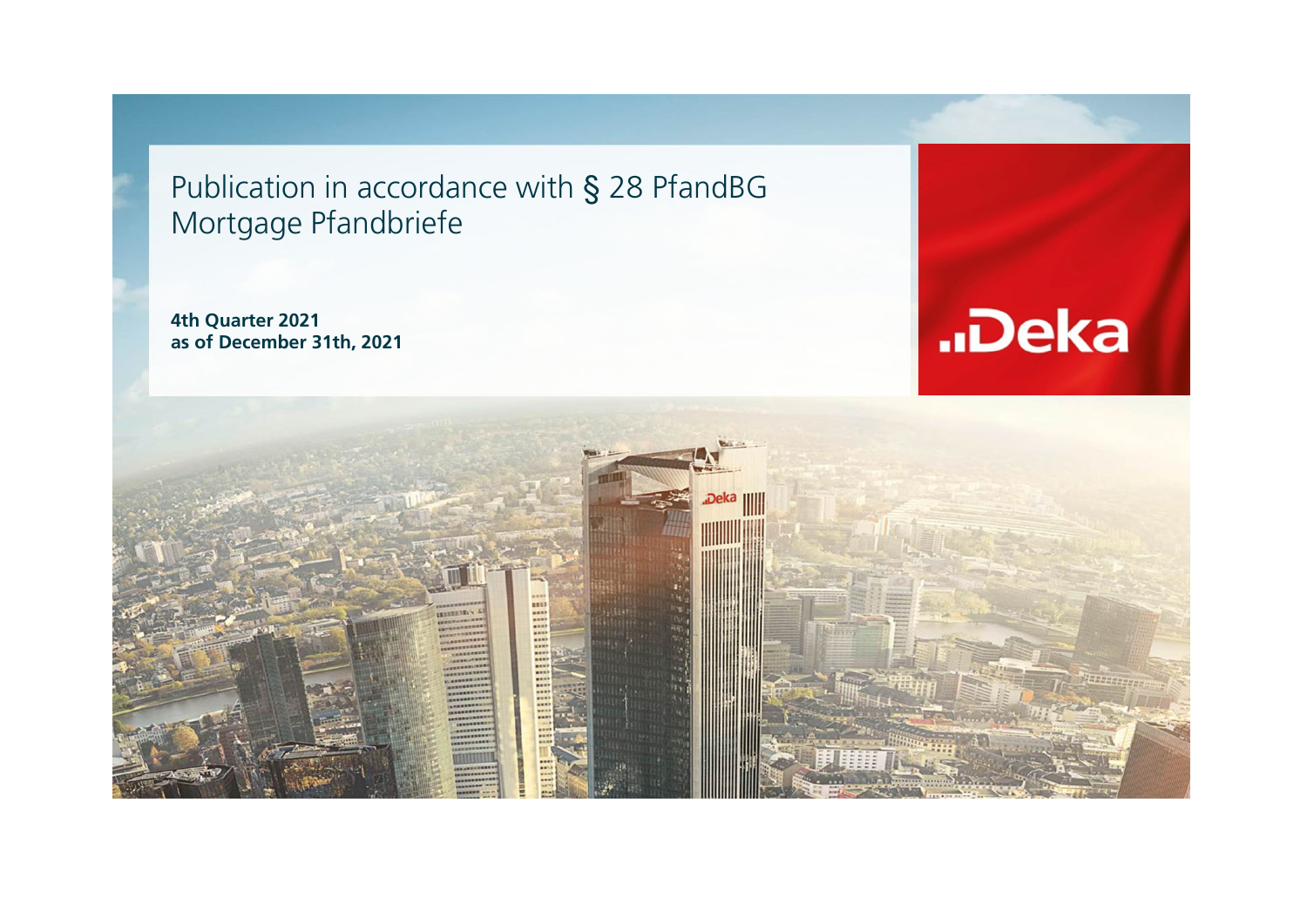## Mortgage Pfandbriefe - Publication in accordance with § 28 PfandBG as of December 31th, 2021

## "Deka

## **Table of contents**

| <b>Publication in accordance with § 28 PfandBG</b> | Page(s)                                                                                                              |             |
|----------------------------------------------------|----------------------------------------------------------------------------------------------------------------------|-------------|
|                                                    | I. Nominal value                                                                                                     | 3           |
|                                                    | II. vdp-Credit qualitiy differentiation model                                                                        | 3           |
|                                                    | III. Derivatives contained in cover pool                                                                             | 3           |
|                                                    | IV. Nominal value and net present value                                                                              | 4           |
|                                                    | V. Maturity structure                                                                                                | 5           |
|                                                    | VI. Breakdown of cover pool by size                                                                                  | 6           |
|                                                    | VII. Fixed-interest rate assets                                                                                      |             |
|                                                    | VIII. Volume-weighted average maturity elapsed                                                                       | $7^{\circ}$ |
|                                                    | IX. Weighted average mortgage lending value                                                                          |             |
|                                                    | X. Additional cover pool assets                                                                                      | 8           |
|                                                    | XI. Exceedances                                                                                                      | 9           |
|                                                    | XII. Breakdown of cover pool                                                                                         | $10 - 12$   |
|                                                    | XIII. Debts in arrears > 90 Days (in mill EUR)                                                                       | 13          |
|                                                    | XIV. Total amounts of nonperforming assets, if at least 5% of each individual claim are non performing (in mill EUR) | 13          |

#### **Additional voluntary information**

| I. Additional voluntary information about the cover pool               |  |
|------------------------------------------------------------------------|--|
| II. Additional voluntary information about the outstanding Pfandbriefe |  |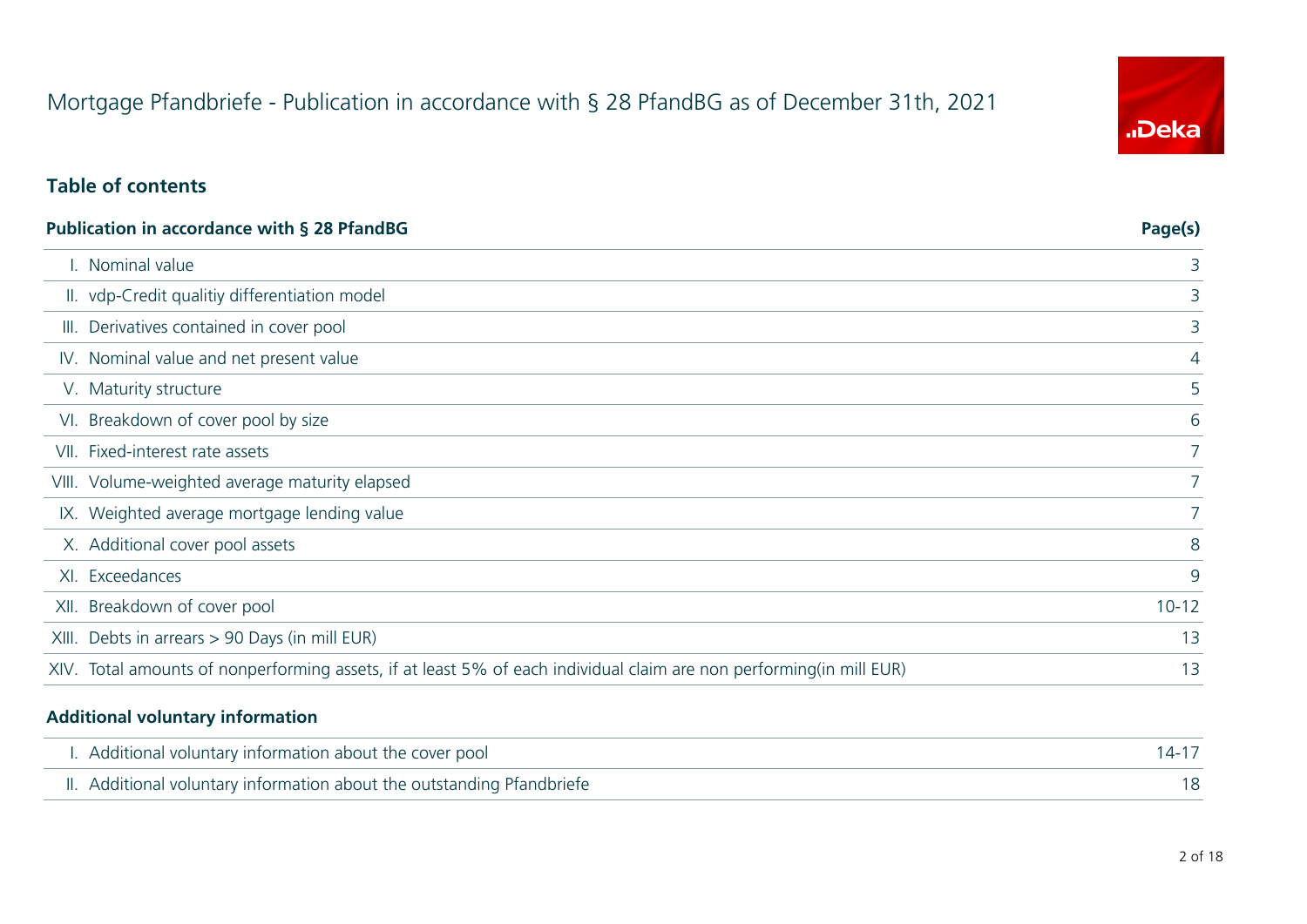## Mortgage Pfandbriefe - Publication in accordance with § 28 PfandBG as of December 31th, 2021



#### **I. Nominal value**

| <b>Total amounts in mill EUR</b>          | <b>Nominal value</b> |         |  |  |
|-------------------------------------------|----------------------|---------|--|--|
|                                           | Q4/2021              | Q4/2020 |  |  |
| Outstanding Pfandbriefe                   | 465.0                | 195.0   |  |  |
| Public sector cover pool                  | 1.021.6              | 1.015.9 |  |  |
| Overcollateralization                     | 556,6                | 820,9   |  |  |
| Overcollateralization in % of outstanding | 119.7 %              | 421.0 % |  |  |

## **II. vdp-Credit qualitiy differentiation model**

| Overcollateralization in consideration of the<br>"vdp-Credit quality differentiation model" | <b>Nominal value</b> |         |         | Net present value |  |
|---------------------------------------------------------------------------------------------|----------------------|---------|---------|-------------------|--|
| in mill EUR                                                                                 | O4/2021              | 04/2020 | 04/2021 | 04/2020           |  |
| Overcollateralization                                                                       | 556.6                | 820.9   | 600.5   | 874.1             |  |
| Overcollateralization according to the "vdp-Credit quality"<br>differentiation model"       | 556.6                | 820.9   | 600.5   | 874.1             |  |
| Overcollateralization in % of outstanding                                                   | 119.7 $%$            | 421.0 % | 128.6 % | 441.3 %           |  |

## **III. Derivatives contained in cover pool**

| <b>Total amounts in mill EUR</b> |         | <b>Nominal value</b> |
|----------------------------------|---------|----------------------|
|                                  | 04/2021 | 04/2020              |
| <b>Derivates</b>                 | 0.0     | 0.0                  |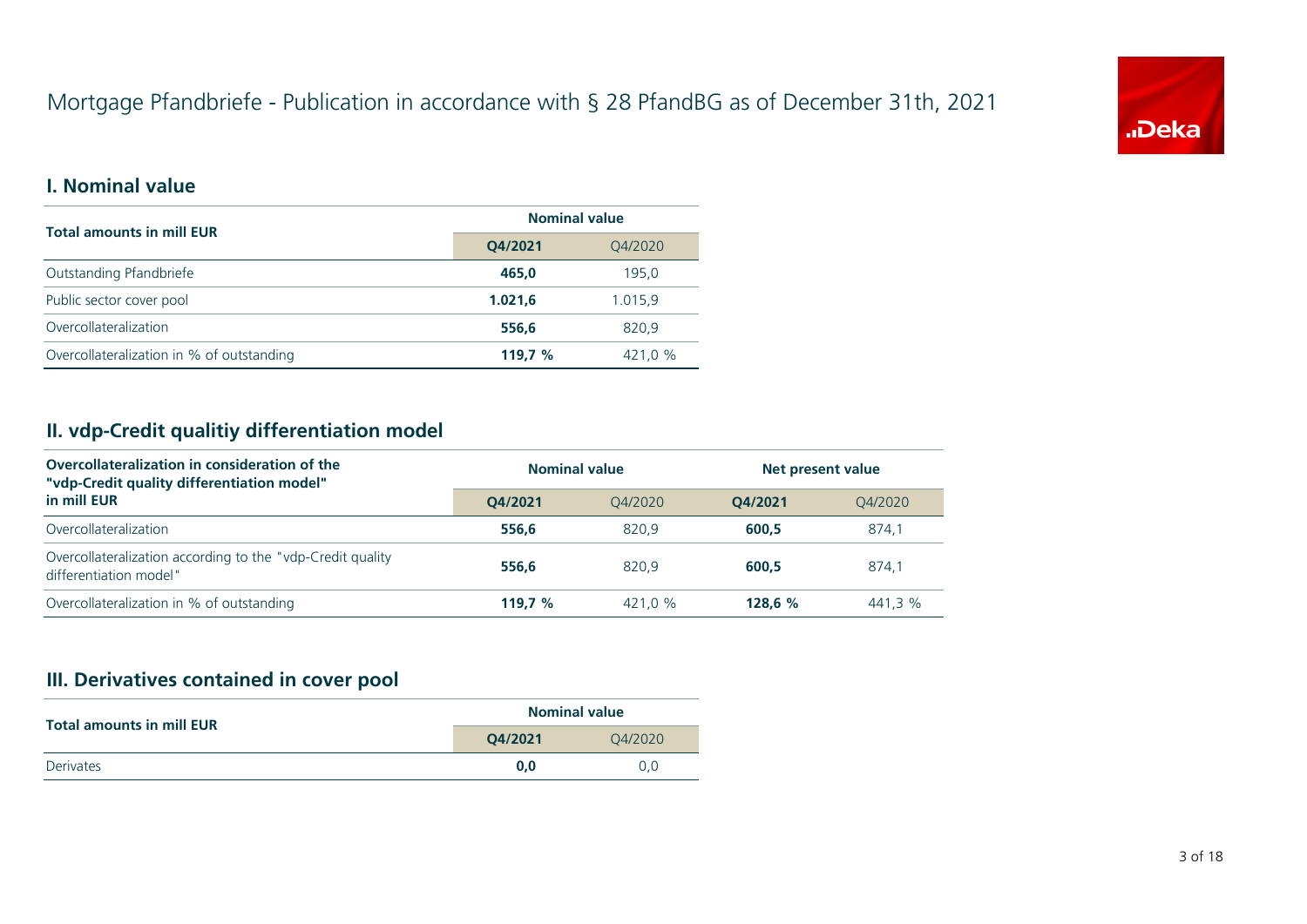

## **IV. Nominal value and net present value**

|                                           | <b>Nominal value</b> |         | Net present value  |         |  |
|-------------------------------------------|----------------------|---------|--------------------|---------|--|
| <b>Total amounts in mill EUR</b>          | O4/2021              | 04/2020 | Q4/2020<br>O4/2021 |         |  |
| Outstanding Pfandbriefe                   | 465.0                | 195.0   | 467.1              | 198,1   |  |
| Public sector cover pool                  | 1.021.6              | 1.015.9 | 1.067.5            | 1.072,1 |  |
| Overcollateralization                     | 556.6                | 820.9   | 600.5              | 874,1   |  |
| Overcollateralization in % of outstanding | 119.7 $%$            | 421,0 % | 128.6 %            | 441,3 % |  |

| <b>Total amounts in mill EUR</b>          | Net present value + 250 BP |         | Net present value - 250 BP |         | Net present value<br><b>Currency stress</b> |         |
|-------------------------------------------|----------------------------|---------|----------------------------|---------|---------------------------------------------|---------|
|                                           | O4/2021                    | O4/2020 | O4/2021                    | 04/2020 | O4/2021                                     | 04/2020 |
| Outstanding Pfandbriefe                   | 431.6                      | 184,7   | 507,1                      | 213.0   | 431.6                                       | 184,7   |
| Public sector cover pool                  | 990.7                      | 1.001.4 | 1.156.9                    | 1.153.3 | 990,7                                       | 1.001,4 |
| Overcollateralization                     | 559.0                      | 816.8   | 649.8                      | 940,2   | 559,0                                       | 816,8   |
| Overcollateralization in % of outstanding | 129,5 %                    | 442,3 % | 128,1%                     | 441,4 % | 129,5 $%$                                   | 442,3 % |

| <b>Foreign Currencies</b> | Net present value for each foreign<br>currency (in mill) |         | <b>Rates of exchange</b> |         | Net present value<br>in mill EUR |         |
|---------------------------|----------------------------------------------------------|---------|--------------------------|---------|----------------------------------|---------|
|                           | O4/2021                                                  | 04/2020 | O4/2021                  | O4/2020 | O4/2021                          | Q4/2020 |
| <b>Total amounts</b>      |                                                          |         |                          |         | 0,0                              | 0,00    |

Remark: Net present value on Static Method basis in accordance with § 5 and § 6 PfandBarwertV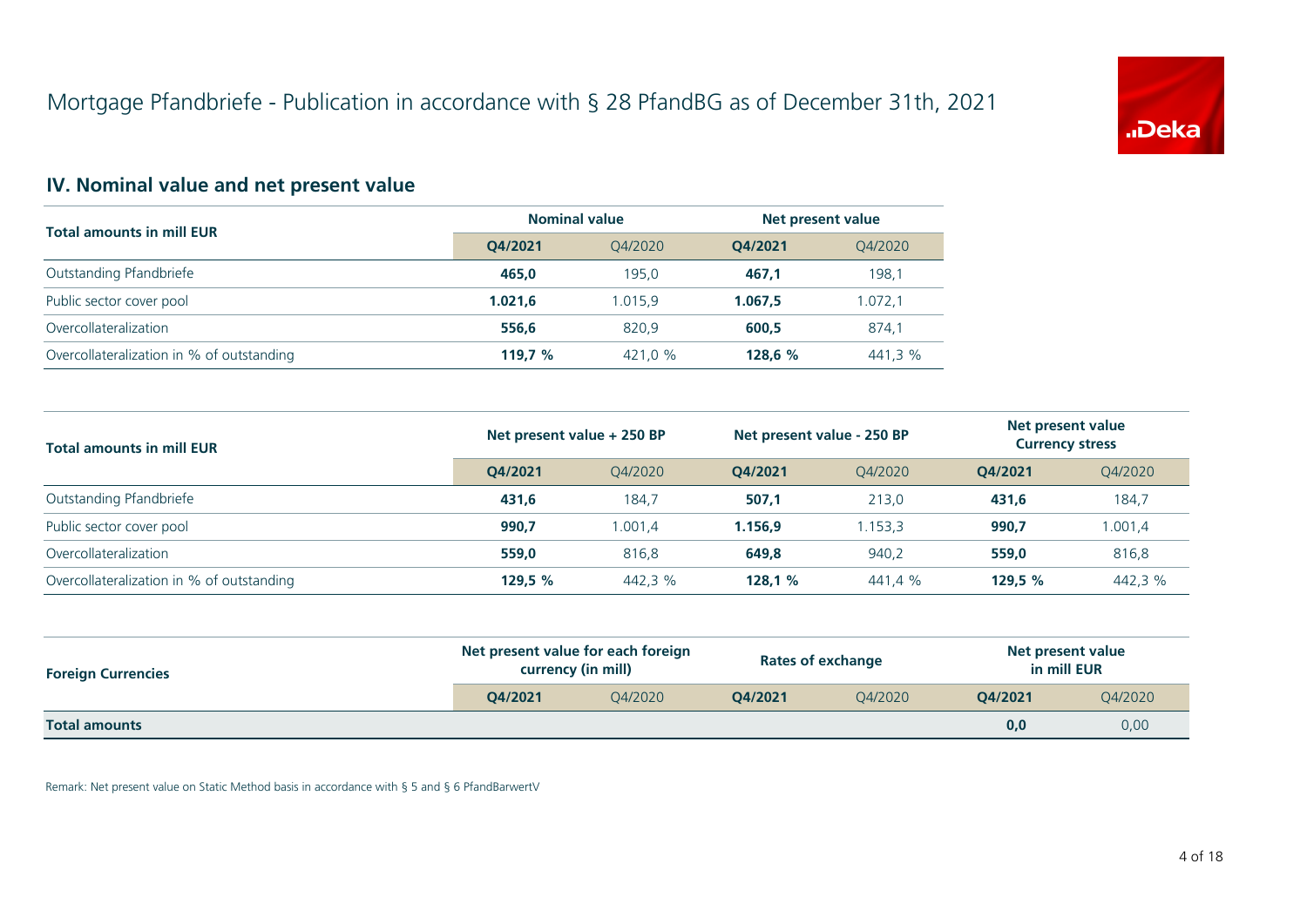

## **V. Maturity structure**

| <b>Maturity ranges</b> |        |           | <b>Outstanding Pfandbriefe in mill EUR</b> |         | Mortgage cover pool in mill EUR |         |
|------------------------|--------|-----------|--------------------------------------------|---------|---------------------------------|---------|
|                        |        |           | Q4/2021                                    | Q4/2020 | Q4/2021                         | Q4/2020 |
|                        | $\leq$ | 6 months  | 20,0                                       | 0,0     | 0,0                             | 20,2    |
| 6 months               | $\leq$ | 12 months | 25,0                                       | 10,0    | 111,3                           | 56,8    |
| 12 months              | $\leq$ | 18 months | 40,0                                       | 20,0    | 25,0                            | 0,0     |
| 18 months              | $\leq$ | 2 years   | 20,0                                       | 25,0    | 16,2                            | 207,0   |
| 2 years                | $\leq$ | 3 years   | 80,0                                       | 60,0    | 248,9                           | 67,2    |
| 3 years                | $\leq$ | 4 years   | 180,0                                      | 30,0    | 240,2                           | 250,5   |
| 4 years                | $\leq$ | 5 years   | 50,0                                       | 50,0    | 156,4                           | 217,0   |
| 5 years                | $\leq$ | 10 years  | 50,0                                       | 0,0     | 223,5                           | 197,1   |
|                        | >      | 10 years  | 0,0                                        | 0,0     | 0,0                             | 0,0     |
| <b>Total amounts</b>   |        | 465,0     | 195,0                                      | 1.021,6 | 1.015,9                         |         |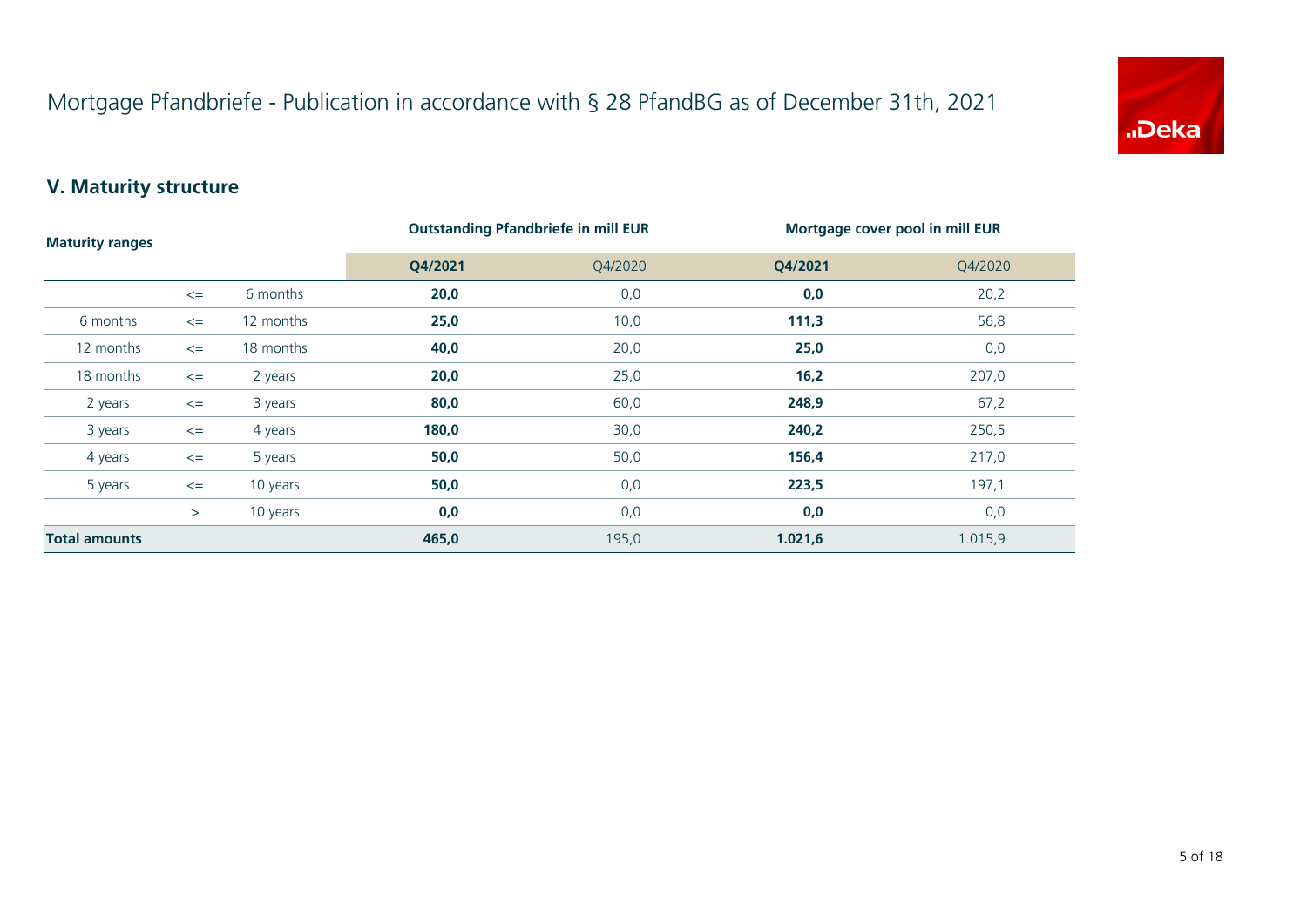

## **VI. Breakdown of cover pool by size**

| Breakdown of cover pool by size (in mill EUR) |                                   |               |         |         |
|-----------------------------------------------|-----------------------------------|---------------|---------|---------|
|                                               |                                   |               | Q4/2021 | Q4/2020 |
| Regular cover                                 | $\leq$                            | 0,3 mill EUR  | 0,0     | 0,0     |
| Mortgage Loans                                |                                   |               |         |         |
| Regular cover                                 | 0.3 mill EUR $\leq$               | 1,0 mill EUR  |         |         |
| Mortgage Loans                                |                                   |               | 0,0     | 0,0     |
| Regular cover                                 | 1,0 mill EUR $\leq$ 10,0 mill EUR |               | 10,3    |         |
| Mortgage Loans                                |                                   |               |         | 0,0     |
| Regular cover                                 | $\geq$                            | 10,0 mill EUR | 986,3   | 980,9   |
| Mortgage Loans                                |                                   |               |         |         |
| <b>Amounts</b>                                |                                   |               | 996,6   | 980,9   |
| Additional cover pool assets according to     |                                   |               |         |         |
| § 19 para. 1 no. 1, no. 2 and no. 3 PfandBG   |                                   |               | 25,0    | 35,0    |
| <b>Total amounts</b>                          |                                   |               | 1.021,6 | 1.015,9 |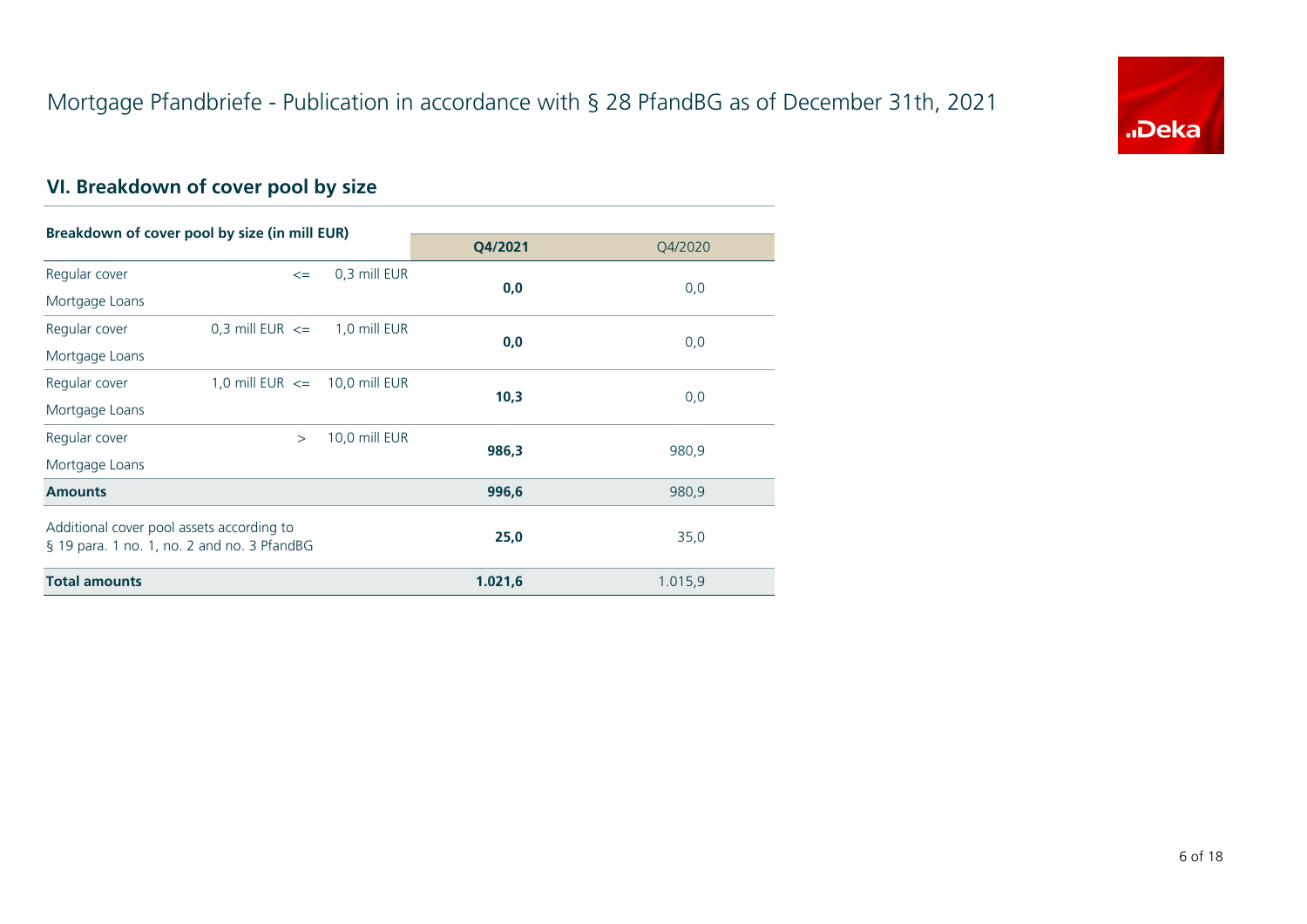

## **VII. Fixed-interest rate assets**

| <b>Total amounts of fixed-interest assets</b><br>(nominal and percentage values) | <b>Total amounts in mill EUR</b> |         | thereof: Nominal value of fixed<br>interest assets |         | thereof: Percentage of fixed<br>interest assets |         |
|----------------------------------------------------------------------------------|----------------------------------|---------|----------------------------------------------------|---------|-------------------------------------------------|---------|
|                                                                                  | O4/2021                          | 04/2020 | O4/2021                                            | 04/2020 | O4/2021                                         | O4/2020 |
| Outstanding Pfandbriefe                                                          | 465.0                            | 195.0   | 465.0                                              | 195.0   | 100.0 $%$                                       | 100.0 % |
| Public sector cover pool                                                         | 1.021.6                          | .015.9  | 760.3                                              | 783.3   | 74.4 %                                          | 77.1 %  |

## **VIII. Volume-weighted average maturity elapsed**

| Information on claims<br>according to § 12 PfandBG                                                                                                 | <b>Average in years</b> |         |  |
|----------------------------------------------------------------------------------------------------------------------------------------------------|-------------------------|---------|--|
|                                                                                                                                                    | O4/2021                 | 04/2020 |  |
| According to § 28 para. 1 no. 11 PfandBG:<br>Volume-weighted average of the maturity that<br>has elapsed since the loan was granted<br>(seasoning) | 3.1                     | 3.2     |  |

## **IX. Weighted average mortgage lending value**

| Information on claims<br>according to § 12 PfandBG                         | <b>Average in percent</b> |         |  |
|----------------------------------------------------------------------------|---------------------------|---------|--|
|                                                                            | O4/2021                   | Q4/2020 |  |
| According to § 28 para. 2 no.3 PfandBG:<br>Weighted mortgage lending value | 59.4                      | 59.3    |  |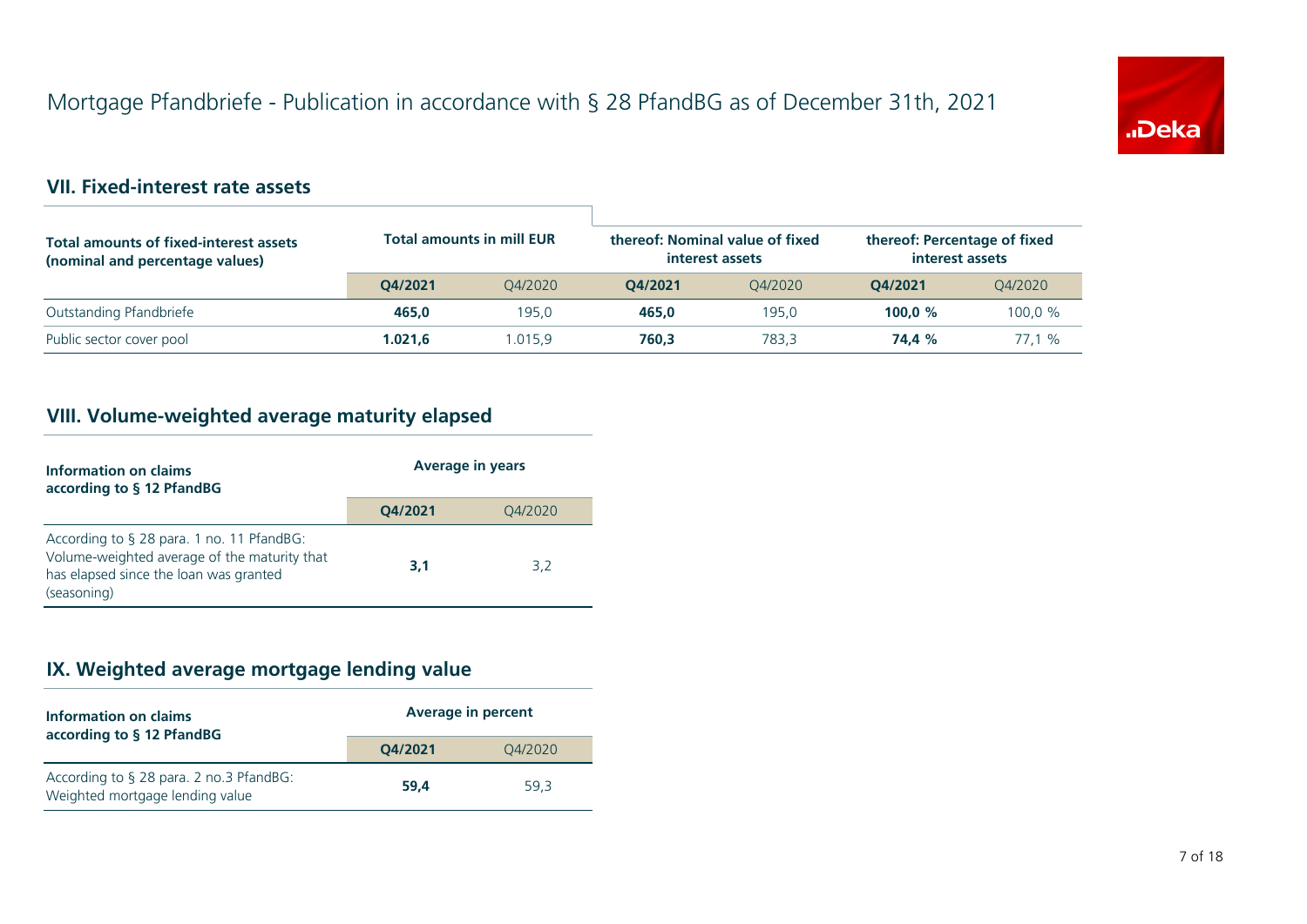

## **X. Additional cover pool assets**

| Additional cover pool assets according to                                                                                                 |                      |         | <b>Total amounts in mill EUR</b> |         |                                                                                                 |         |                                                                                                                                        |
|-------------------------------------------------------------------------------------------------------------------------------------------|----------------------|---------|----------------------------------|---------|-------------------------------------------------------------------------------------------------|---------|----------------------------------------------------------------------------------------------------------------------------------------|
| § 19 para. 1 no. 1, no. 2 and no. 3 PfandBG                                                                                               |                      | Q4/2021 | Q4/2020                          |         |                                                                                                 |         |                                                                                                                                        |
|                                                                                                                                           |                      | 25,0    | 35,0                             |         |                                                                                                 |         |                                                                                                                                        |
| Thereof additional cover pool assets<br>according to § 28 para. 1 no. 4                                                                   |                      |         | <b>Total amounts in mill EUR</b> |         |                                                                                                 |         |                                                                                                                                        |
| in conjunction with § 19 para. 1 no. 1 PfandBG                                                                                            |                      | Q4/2021 | Q4/2020                          |         |                                                                                                 |         |                                                                                                                                        |
|                                                                                                                                           |                      | 0,0     | 0,0                              |         |                                                                                                 |         |                                                                                                                                        |
| Thereof additional cover pool assets<br>according to § 28 para. 1 no. 5<br>in conjunction with § 19 para. 1 no. 2 PfandBG                 |                      |         | <b>Total amounts in mill EUR</b> |         | thereof: Exposure in covered bonds<br>according to Article 129 Regulation<br>(EU) No 575/2013   |         |                                                                                                                                        |
| based in                                                                                                                                  | <b>Code</b><br>$(*)$ | Q4/2021 | Q4/2020                          | Q4/2021 | Q4/2020                                                                                         |         |                                                                                                                                        |
| Germany                                                                                                                                   | <b>DE</b>            | 0,0     | 0,0                              | 0,0     | 0,0                                                                                             |         |                                                                                                                                        |
| <b>Total amounts</b>                                                                                                                      |                      | 0,0     | 0,0                              | 0,0     | 0,0                                                                                             |         |                                                                                                                                        |
| Thereof additional cover pool assets<br>according to § 28 para. 1 no. 6<br>in conjunction with § 19 para. 1 no. 2 and 3<br><b>PfandBG</b> |                      |         | <b>Total amounts in mill EUR</b> |         | thereof: Exposure in bonds<br>according to § 20 para. 1 PfandBG<br>(§ 19 para. 1 no. 3 PfandBG) |         | thereof: Cover pool assets according<br>to § 19 para. 1 no. 2 in conjunction<br>with § 4 par.1 sentence 3 no.1 and 2<br><b>PfandBG</b> |
| based in                                                                                                                                  | <b>Code</b><br>$(*)$ | Q4/2021 | O4/2020                          | Q4/2021 | Q4/2020                                                                                         | Q4/2021 | Q4/2020                                                                                                                                |
| Germany                                                                                                                                   | DE                   | 25,0    | 35,0                             | 0,0     | 25,0                                                                                            | 25,0    | 10,0                                                                                                                                   |
| <b>Total amounts</b>                                                                                                                      |                      | 25,0    | 35,0                             | 0,0     | 25,0                                                                                            | 25,0    | 10,0                                                                                                                                   |

(\*) Remark: The terms of country codes are based on the two-letter ISO-Codes defined in 'ISO 3166 alpha-2', published by the International Organization for Standardization (ISO).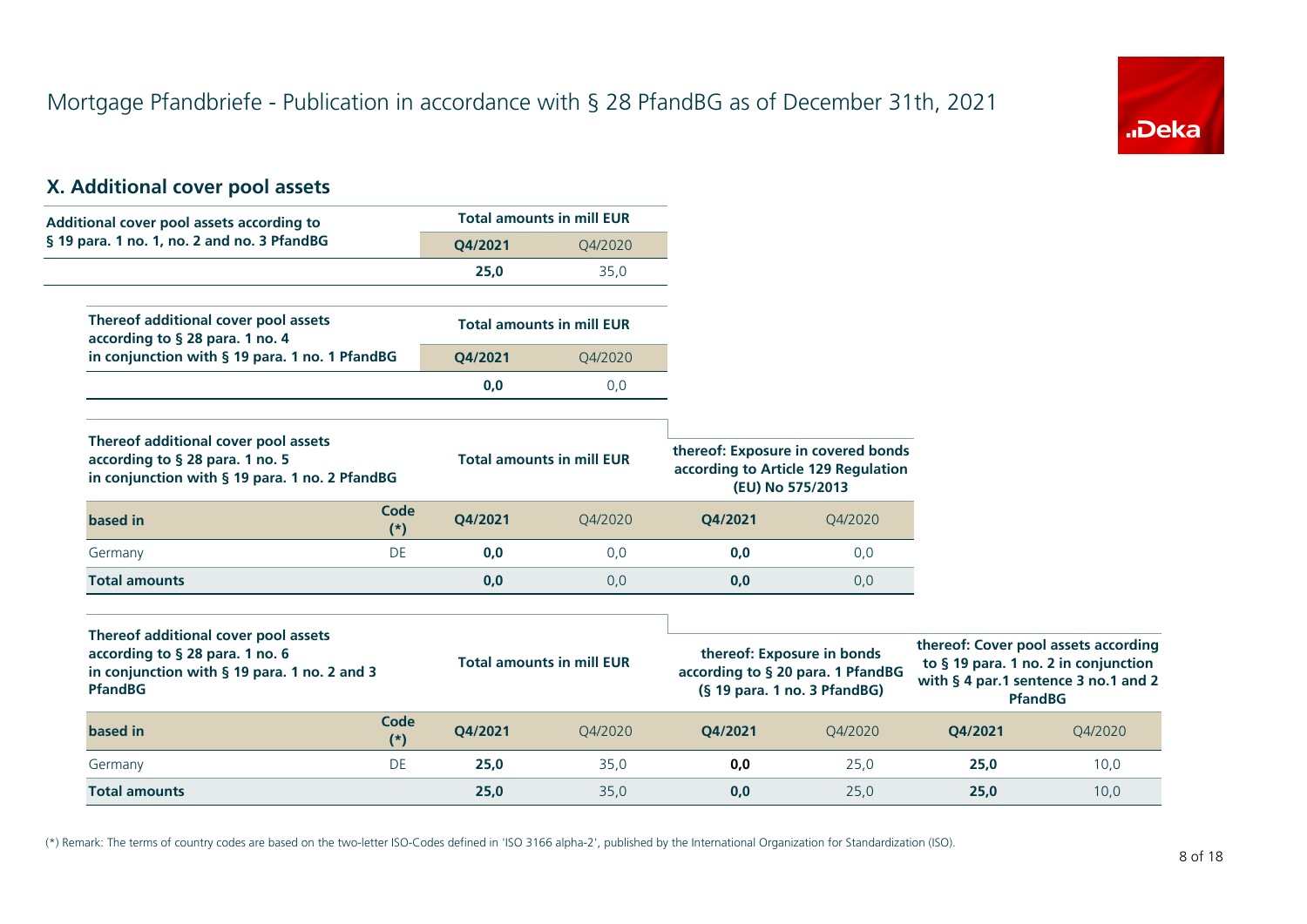## Mortgage Pfandbriefe - Publication in accordance with § 28 PfandBG as of December 31th, 2021



#### **XI. Exceedances**

| Information according to § 28 para. 1                                                                               | <b>Total amounts in mill EUR</b> |         |  |
|---------------------------------------------------------------------------------------------------------------------|----------------------------------|---------|--|
| no. 7 and no. 8 PfandBG                                                                                             | O4/2021                          | O4/2020 |  |
| Cover pool assets that exceed the limits of<br>§ 13 para. 1 PfandBG<br>$(S$ 28 para. 1 no. 7 PfandBG)               | 0,0                              | 0,0     |  |
| Cover pool assets that exceed the limits of<br>§ 19 para. 1 no. 2 PfandBG<br>(§ 28 para. 1 no. 8 and no. 5 PfandBG) | 0,0                              | 0,0     |  |
| Cover pool assets that exceed the limits of<br>§ 19 para. 1 no. 3 PfandBG<br>(§ 28 para. 1 no. 8 and no. 6 PfandBG) | 0,0                              | 0,0     |  |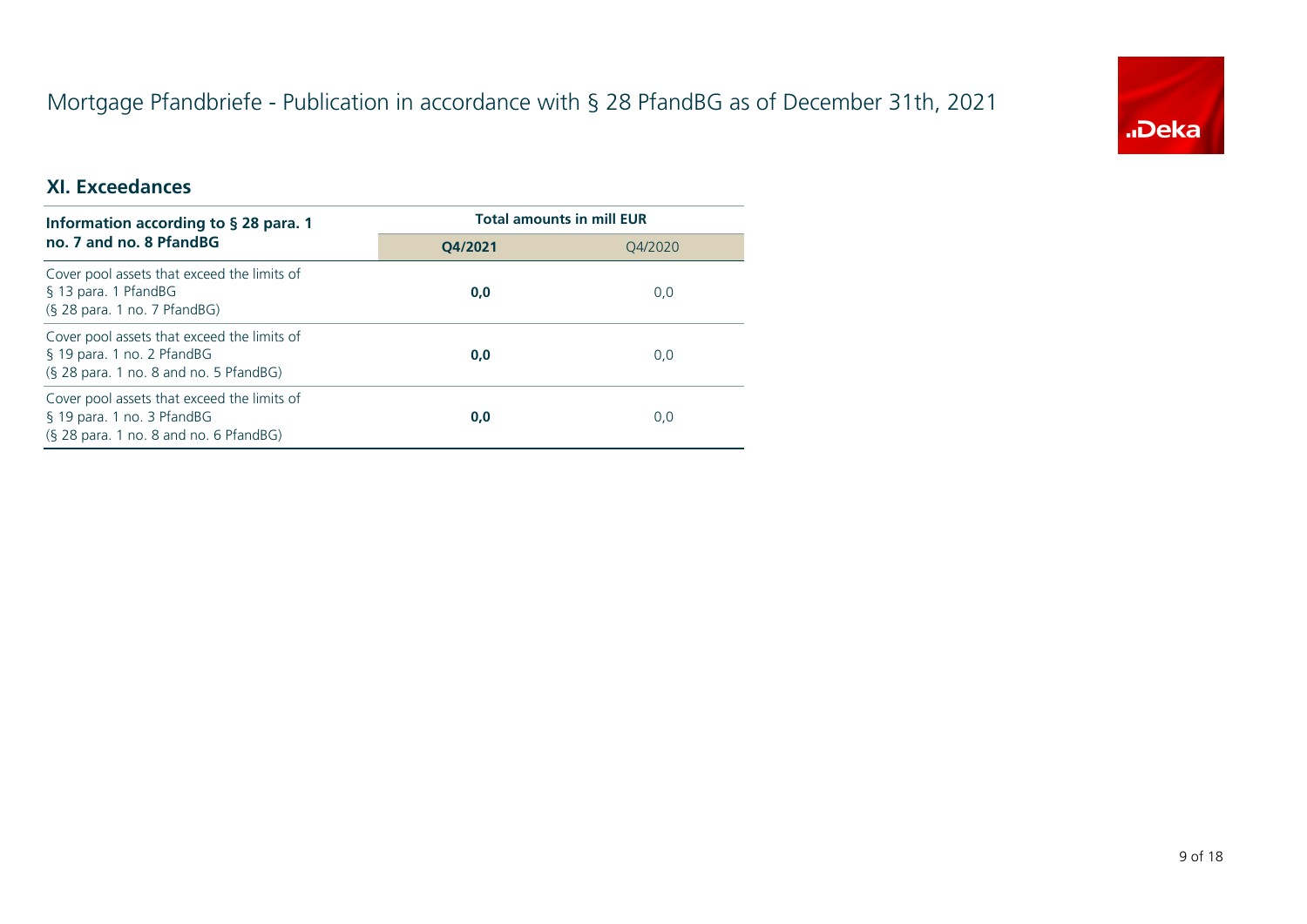

## **XII. Breakdown of cover pool**

|                                                                                                      |                     | <b>Commercial</b> | <b>Residential</b>  |         |  |
|------------------------------------------------------------------------------------------------------|---------------------|-------------------|---------------------|---------|--|
| <b>Total amounts</b>                                                                                 | amounts in mill EUR |                   | amounts in mill EUR |         |  |
|                                                                                                      | Q4/2021             | Q4/2020           | Q4/2021             | Q4/2020 |  |
| Condominiums                                                                                         | 0,0                 | 0,0               | 0,0                 | 0,0     |  |
| Single-/Two-family-houses                                                                            | 0,0                 | 0,0               | 0,0                 | 0,0     |  |
| Multi-family dwellings                                                                               | 0,0                 | 0,0               | 0,0                 | 0,0     |  |
| Office buildings                                                                                     | 872,6               | 800,4             | 0,0                 | 0,0     |  |
| Retail buildings                                                                                     | 0,0                 | 64,8              | 0,0                 | 0,0     |  |
| Industrial buildings                                                                                 | 0,0                 | 0,0               | 0,0                 | 0,0     |  |
| Other commercial buildings                                                                           | 124,0               | 115,7             | 0,0                 | 0,0     |  |
| Buildings under construction not yet producing yield                                                 | 0,0                 | 0,0               | 0,0                 | 0,0     |  |
| <b>Building land</b>                                                                                 | 0,0                 | 0,0               | 0,0                 | 0,0     |  |
| <b>Amounts</b>                                                                                       | 996,6               | 980,9             | 0,0                 | 0,0     |  |
| Additional cover pool assets (statutory overcollateralization /<br>safeguarding liquidity inclusive) | 25,0                | 35,0              | 0,0                 | 0,0     |  |
| <b>Total amounts</b>                                                                                 | 1.021,6             | 1.015,9           | 0,0                 | 0,0     |  |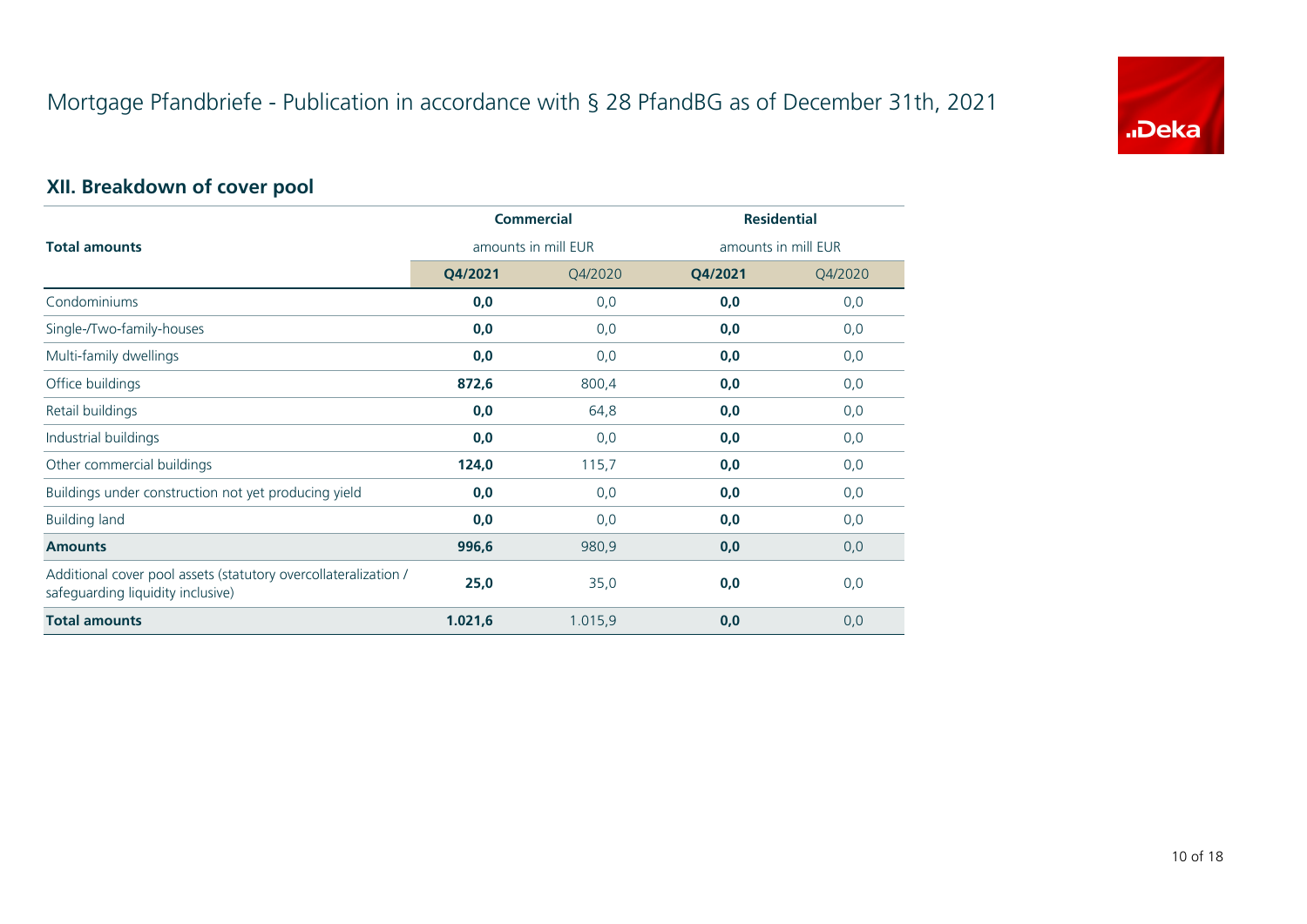

## **XII. Breakdown of cover pool**

|                                                                                                      | <b>Commercial</b>   |         | <b>Residential</b>  |         |  |
|------------------------------------------------------------------------------------------------------|---------------------|---------|---------------------|---------|--|
| Germany                                                                                              | amounts in mill EUR |         | amounts in mill EUR |         |  |
|                                                                                                      | Q4/2021             | Q4/2020 | Q4/2021             | Q4/2020 |  |
| Condominiums                                                                                         | 0,0                 | 0,0     | 0,0                 | 0, 0    |  |
| Single-/Two-family-houses                                                                            | 0,0                 | 0,0     | 0,0                 | 0,0     |  |
| Multi-family dwellings                                                                               | 0,0                 | 0,0     | 0,0                 | 0, 0    |  |
| Office buildings                                                                                     | 328,6               | 233,8   | 0,0                 | 0, 0    |  |
| Retail buildings                                                                                     | 0,0                 | 0,0     | 0,0                 | 0,0     |  |
| Industrial buildings                                                                                 | 0,0                 | 0,0     | 0,0                 | 0,0     |  |
| Other commercial buildings                                                                           | 124,0               | 115,7   | 0,0                 | 0,0     |  |
| Buildings under construction not yet producing yield                                                 | 0,0                 | 0,0     | 0,0                 | 0,0     |  |
| <b>Building land</b>                                                                                 | 0,0                 | 0,0     | 0,0                 | 0,0     |  |
| <b>Amounts</b>                                                                                       | 452,5               | 349,5   | 0,0                 | 0,0     |  |
| Additional cover pool assets (statutory overcollateralization /<br>safeguarding liquidity inclusive) | 25,0                | 35,0    | 0,0                 | 0,0     |  |
| <b>Total amounts</b>                                                                                 | 477,5               | 384,5   | 0,0                 | 0,0     |  |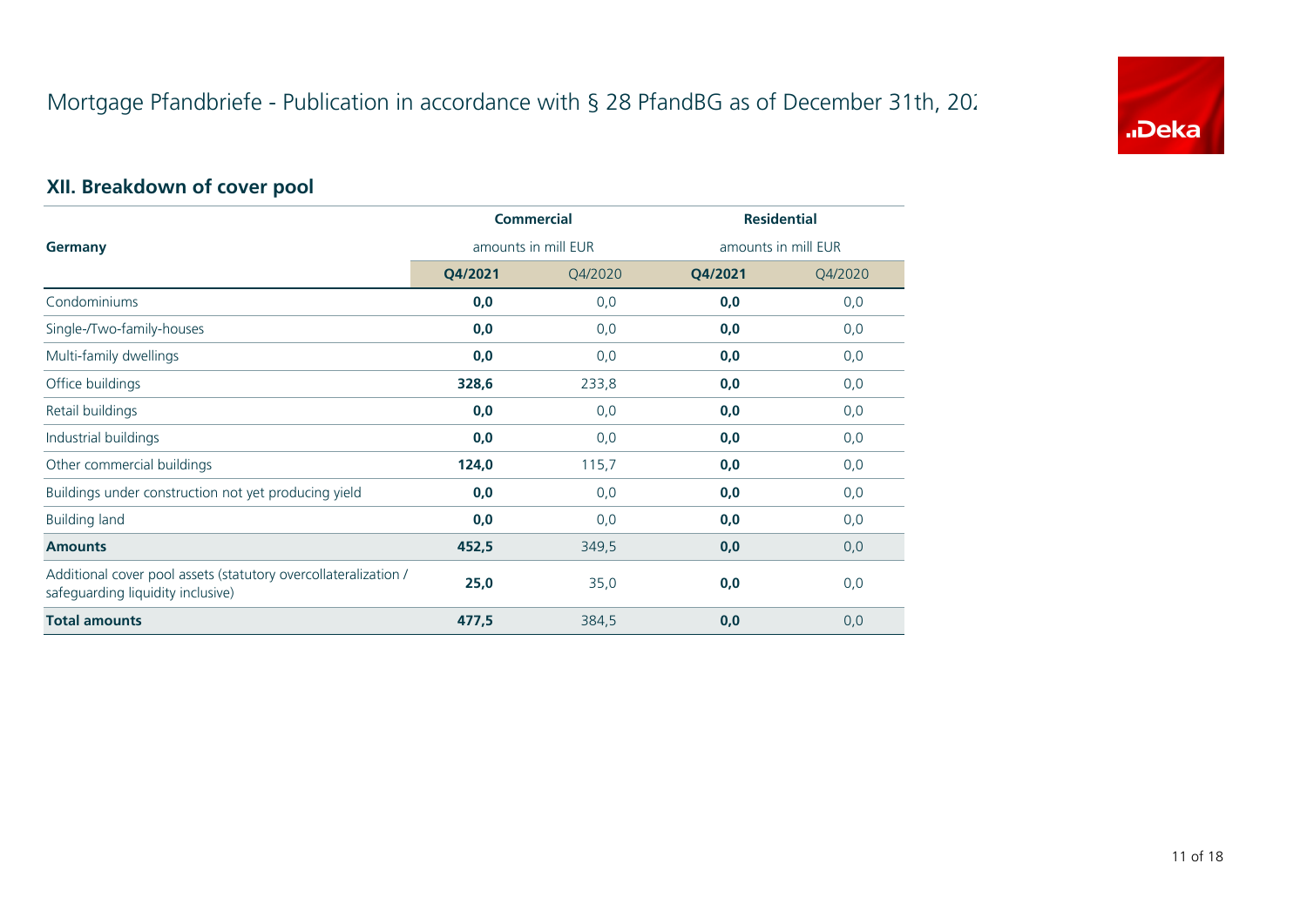

## **XII. Breakdown of cover pool**

|                                                                                                      |                     | <b>Commercial</b> | <b>Residential</b>  |         |  |
|------------------------------------------------------------------------------------------------------|---------------------|-------------------|---------------------|---------|--|
| <b>France</b>                                                                                        | amounts in mill EUR |                   | amounts in mill EUR |         |  |
|                                                                                                      | Q4/2021             | Q4/2020           | Q4/2021             | Q4/2020 |  |
| Condominiums                                                                                         | 0,0                 | 0,0               | 0,0                 | 0,0     |  |
| Single-/Two-family-houses                                                                            | 0,0                 | 0,0               | 0,0                 | 0,0     |  |
| Multi-family dwellings                                                                               | 0,0                 | 0,0               | 0,0                 | 0,0     |  |
| Office buildings                                                                                     | 544,1               | 566,6             | 0,0                 | 0,0     |  |
| Retail buildings                                                                                     | 0,0                 | 64,8              | 0,0                 | 0,0     |  |
| Industrial buildings                                                                                 | 0,0                 | 0,0               | 0,0                 | 0,0     |  |
| Other commercial buildings                                                                           | 0,0                 | 0,0               | 0,0                 | 0,0     |  |
| Buildings under construction not yet producing yield                                                 | 0,0                 | 0,0               | 0,0                 | 0,0     |  |
| <b>Building land</b>                                                                                 | 0,0                 | 0,0               | 0,0                 | 0,0     |  |
| <b>Amounts</b>                                                                                       | 544,1               | 631,4             | 0,0                 | 0,0     |  |
| Additional cover pool assets (statutory overcollateralization /<br>safeguarding liquidity inclusive) | 0,0                 | 0,0               | 0,0                 | 0,0     |  |
| <b>Total amounts</b>                                                                                 | 544,1               | 631,4             | 0,0                 | 0,0     |  |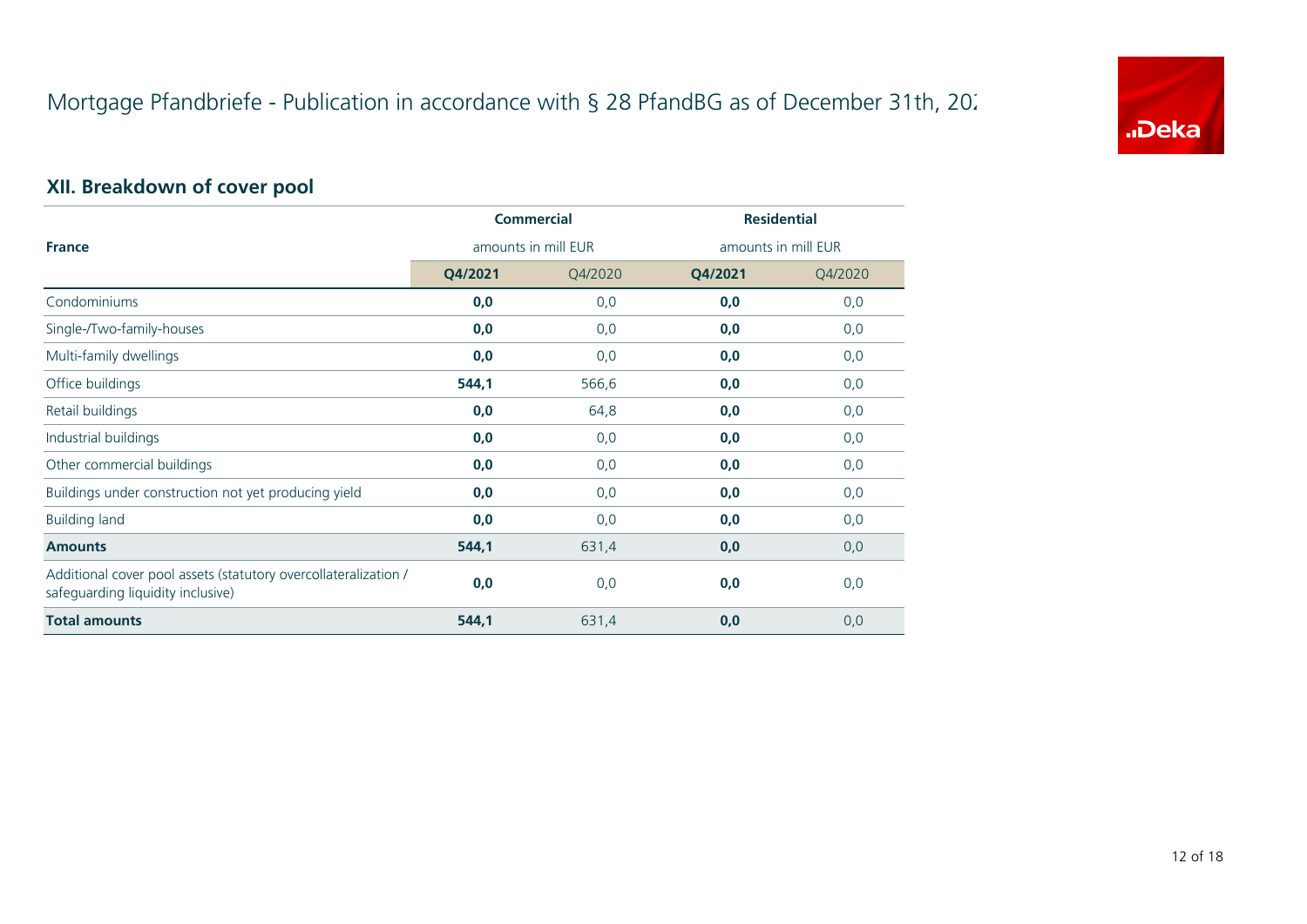

#### **XIII. Debts in arrears > 90 Days (in mill EUR)**

| <b>Geographical distribution</b> |               | <b>Total amounts in mill EUR</b> |         |  |
|----------------------------------|---------------|----------------------------------|---------|--|
| <b>Country</b>                   | Code<br>$(*)$ | Q4/2021                          | Q4/2020 |  |
| Germany                          | DE            | 0,0                              | 0,0     |  |
| France                           | <b>FR</b>     | 0,0                              | 0,0     |  |
| <b>Total amounts</b>             |               | 0,0                              | 0,0     |  |

## **XIV. Total amounts of nonperforming assets, if at least 5% of each individual claim are non performing (in mill EUR)**

| <b>Geographical distribution</b> |               | <b>Total amounts in mill EUR</b> |         |  |
|----------------------------------|---------------|----------------------------------|---------|--|
| <b>Country</b>                   | Code<br>$(*)$ | Q4/2021                          | Q4/2020 |  |
| Germany                          | DE            | 0,0                              | 0,0     |  |
| France                           | FR            | 0,0                              | 0,0     |  |
| <b>Total amounts</b>             |               | 0,0                              | 0,0     |  |

(\*) Remark: The terms of country codes are based on the two-letter ISO-Codes defined in 'ISO 3166 alpha-2', published by the International Organization for Standardization (ISO).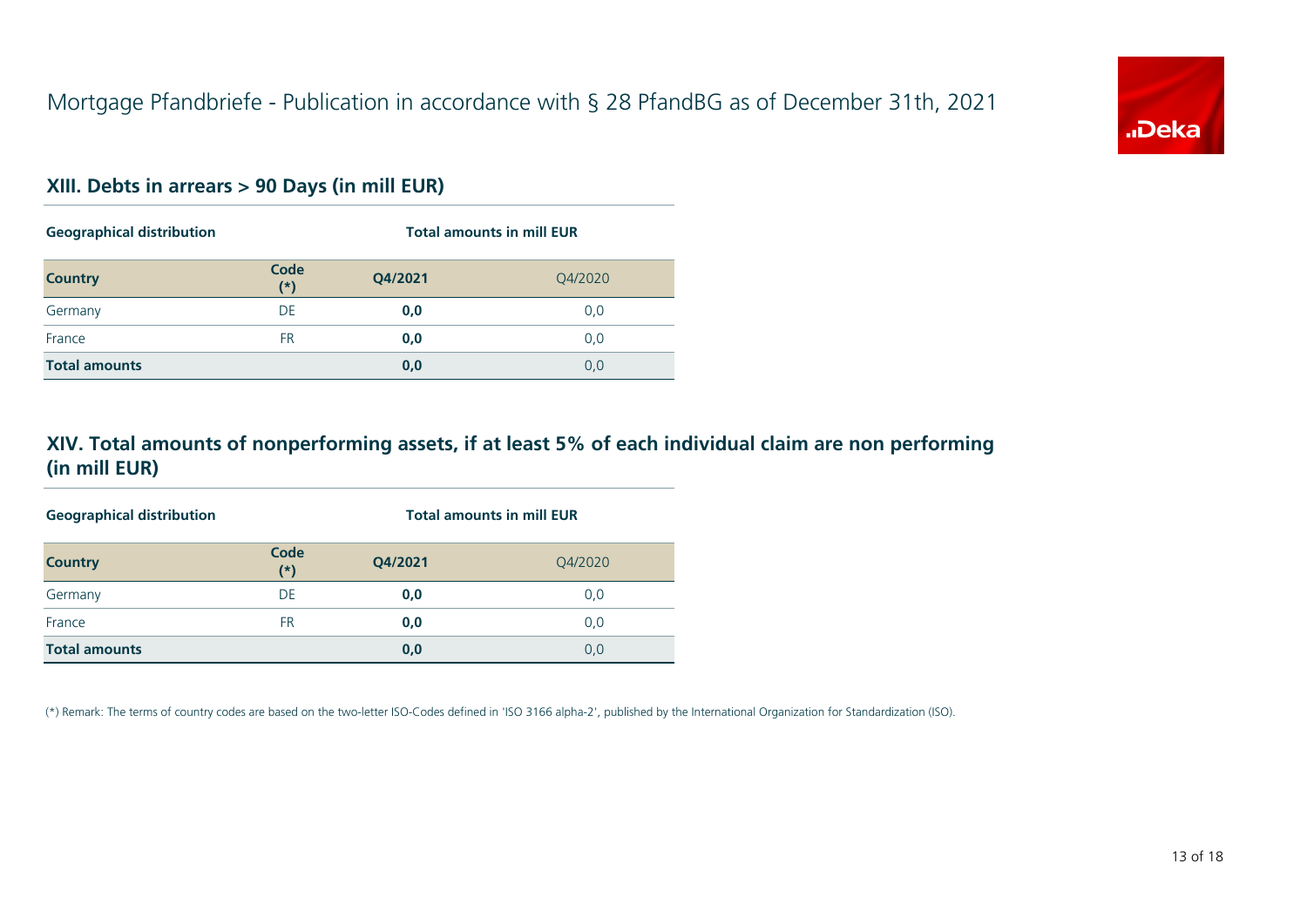

## **I. Additional voluntary information about the cover pool**

|                                    |             | Q4/2021 |
|------------------------------------|-------------|---------|
| WAL of cover pool (Total)          | in years    | 3,9     |
| Part of ECB elligble securities    | in mill EUR | 25.0    |
| Overcollateralisation by law (npv) | in $%$      | 2,0     |

| <b>Currency Exposure (nominal)</b> | in mill EUR | Q4/2021 |
|------------------------------------|-------------|---------|
| EUR                                |             | 1.021,6 |

| <b>Current Rating of Pfandbrief (according to Rating Agency)</b> | Q4/2021          |
|------------------------------------------------------------------|------------------|
| Moody's                                                          | Aaa              |
| <b>S&amp;P</b>                                                   | <b>Not rated</b> |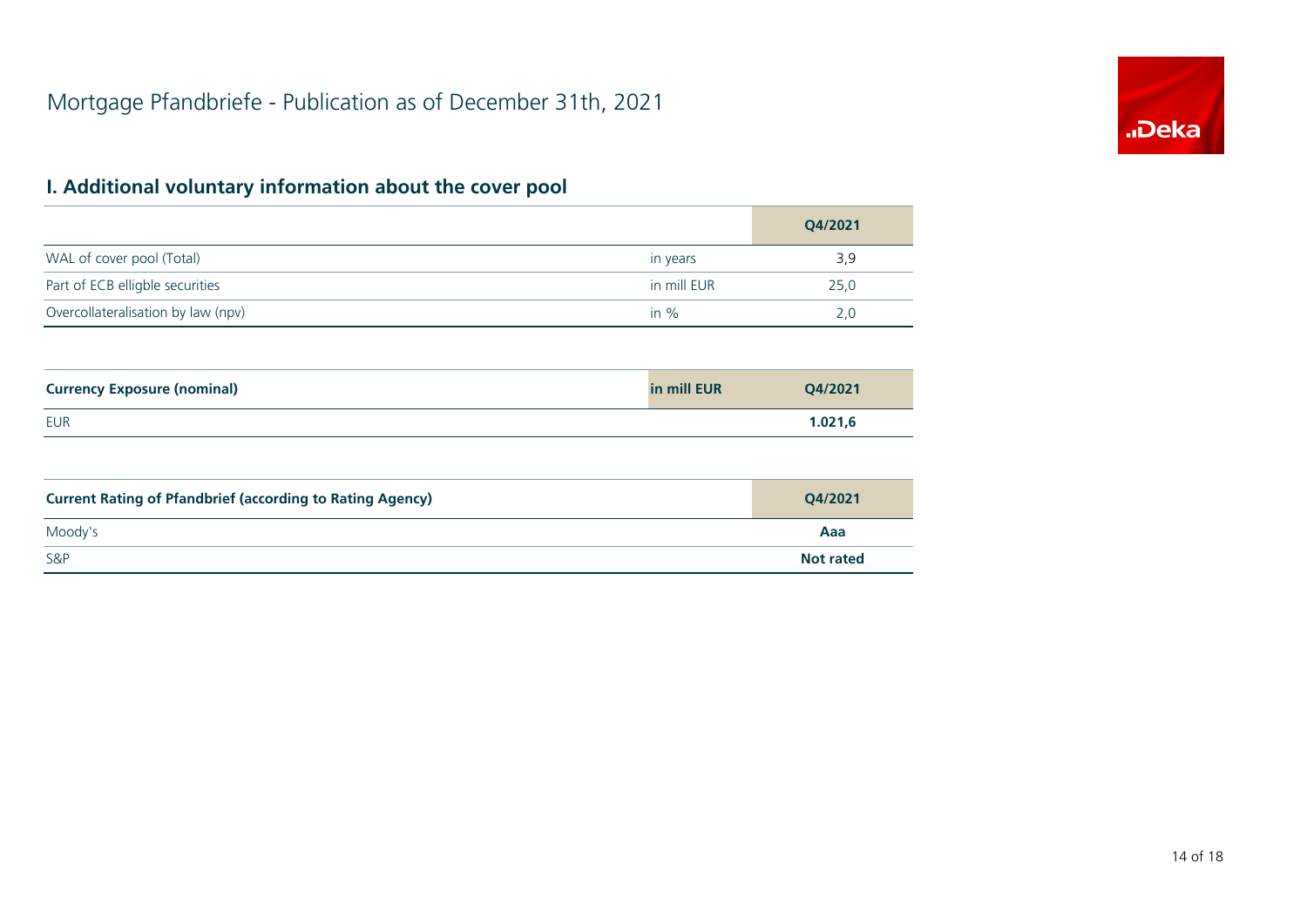# "Deka

## **I. Additional voluntary information about the cover pool**

| Breakdown of claims agianst centralbanks and banks<br>according to section 25 para. 1 no. 5 by Credit Quality Step | in mill EUR | O4/2021 |
|--------------------------------------------------------------------------------------------------------------------|-------------|---------|
| Credit Quality Step 1                                                                                              |             | U.U     |
| Credit Quality Step 2                                                                                              |             | 0.O     |

| <b>Derivates</b>                                          |              | O4/2021     |
|-----------------------------------------------------------|--------------|-------------|
| Are derivatives included in the cover pool?               | Yes / No     | <b>Nein</b> |
| Dervatives in the cover pool (npv)                        | in mill EUR  |             |
| Type of swaps (I=intra-group, E=external, B=both, N=none) | (I, E, B, N) | N           |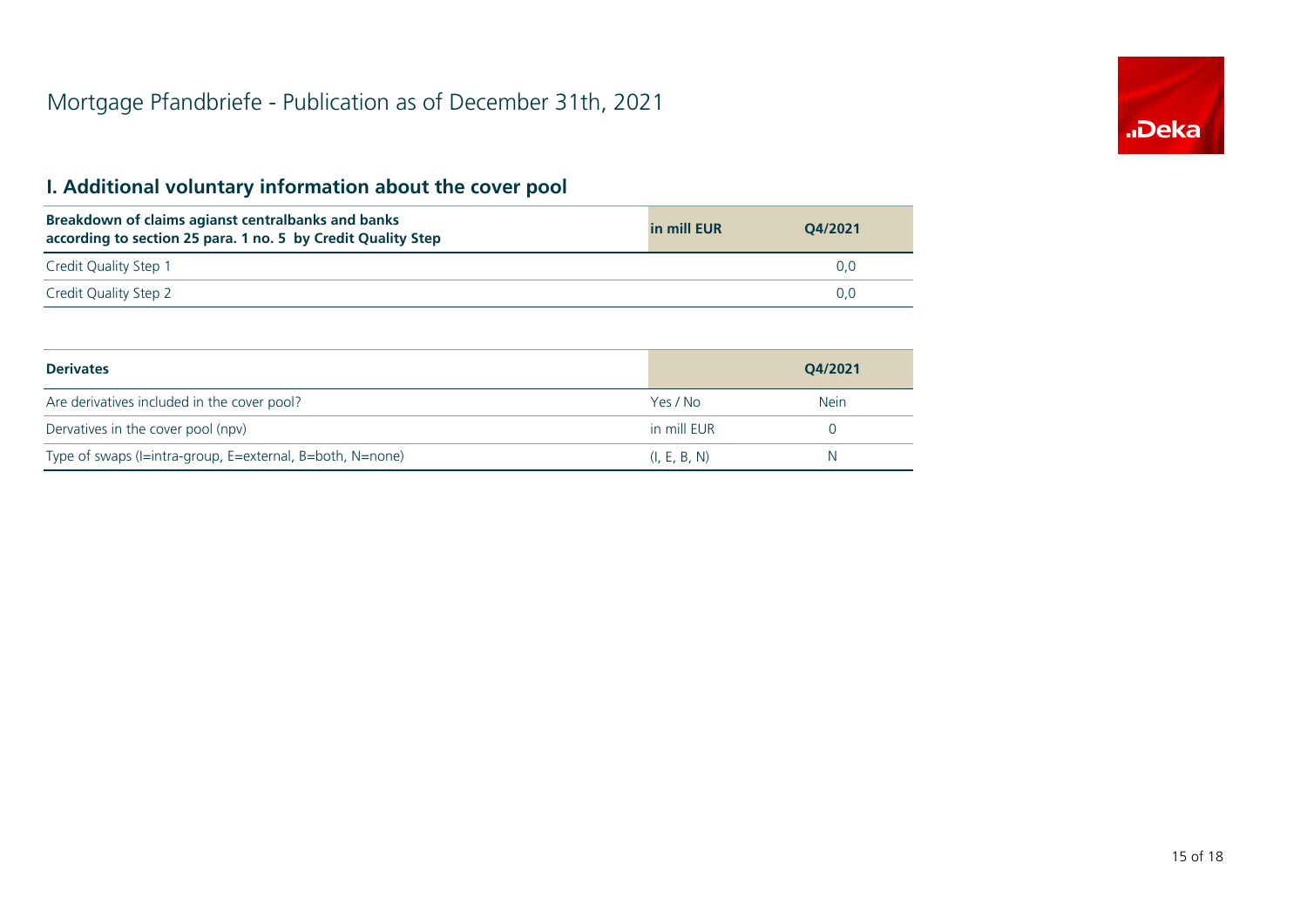

## **I. Additional voluntary information about the cover pool**

| Loans $(*)$                                               |             | <b>Residential</b> | <b>Commercial</b> |
|-----------------------------------------------------------|-------------|--------------------|-------------------|
|                                                           |             | Q4/2021            | Q4/2021           |
| Number of loans                                           |             | 0                  | 24                |
| Number of borrowers                                       |             | $\bf{0}$           | 27                |
| Total amount of loans granted to the 10 biggest borrowers | in mill EUR | 0,0                | 543,6             |
| Number of properties                                      |             | $\bf{0}$           | 38                |
| Part of owner occupied homes of cover assets              | in mill EUR | 0,0                | 0,0               |
| Part of multi-family homes of cover assets                | in mill EUR | 0,0                | 0,0               |

| Loans $(*)$                                                           |             | O4/2021             |  |
|-----------------------------------------------------------------------|-------------|---------------------|--|
| % of insured mortgages in the cover pool of total cover asstes        | in $%$      | 100,0%              |  |
| Are Insurances part of the cover pool?                                | Yes / No    | <b>Yes</b>          |  |
| Are guaranteed loans included in the cover pool?                      | Yes / No    | Not applicable (**) |  |
| % of quaranteed loans of total cover asstes                           | in $%$      | Not applicable (**) |  |
| Are self certified loans included in the cover pool?                  | Yes / No    | Not applicable (**) |  |
| Are limited certified loans included in the cover pool?               | Yes / No    | Not applicable (**) |  |
| % of non first lien mortgages in the cover pool of total cover assets | in $%$      | Not applicable (**) |  |
| Are ABS included in the cover pool?                                   | Yes / No    | Not applicable (**) |  |
| Part of interest only loans of total cover assets                     | in mill EUR | 996,6               |  |

(\*) Remark: Only regular cover pool assets are included.

(\*\*) Remark: Not applicable according to current legal situation.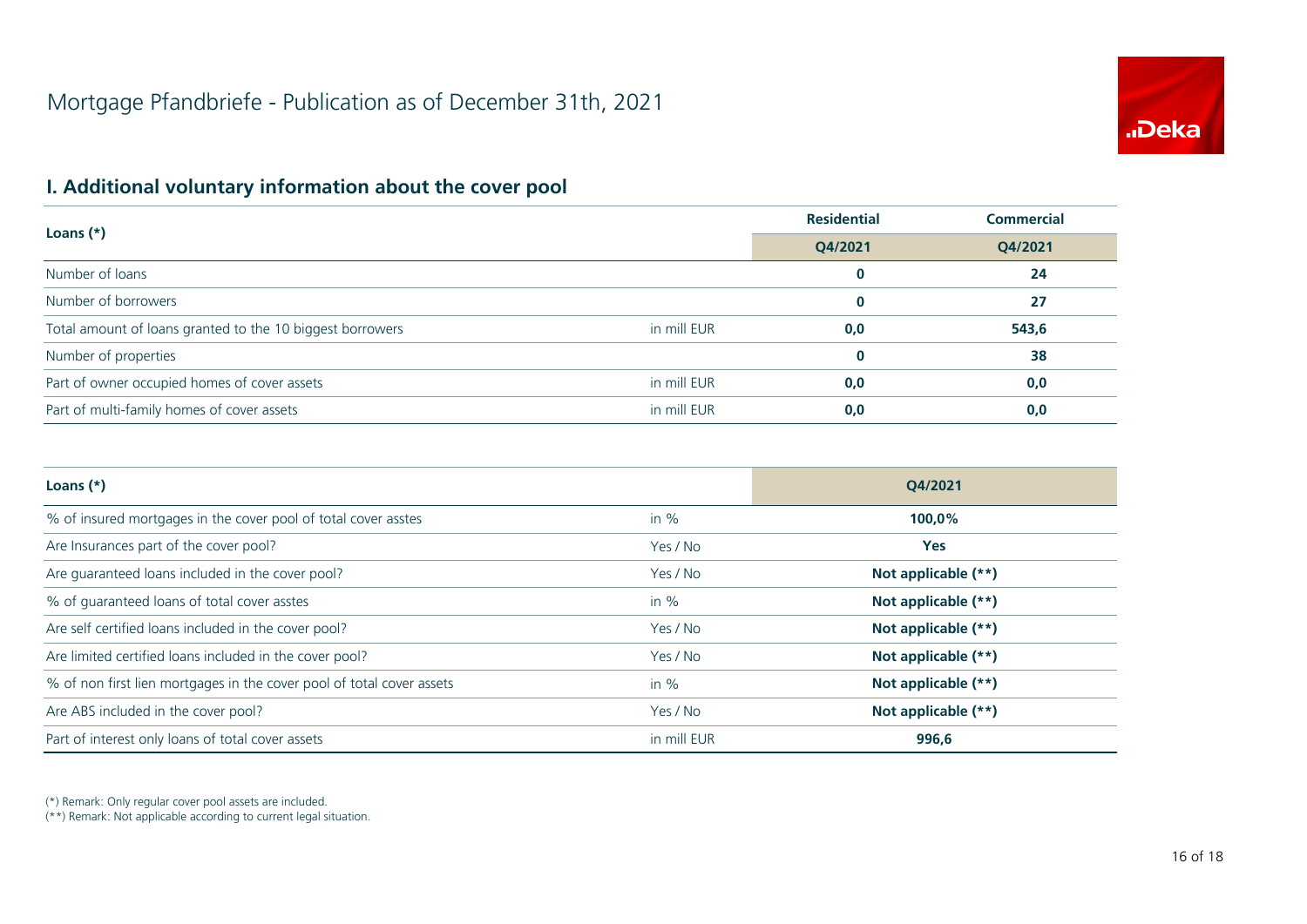

| Loan to Value (LTV) in buckets |        |     | in mill EUR | Q4/2021 |
|--------------------------------|--------|-----|-------------|---------|
| $> 0\%$                        | $\leq$ | 20% |             | 0,0     |
| $> 20\%$                       | $\leq$ | 30% |             | 0,0     |
| $>30\%$                        | $\leq$ | 40% |             | 0,0     |
| >40%                           | $\leq$ | 50% |             | 0,0     |
| $> 50\%$                       | $\leq$ | 60% |             | 996,6   |

## **I. Additional voluntary information about the cover pool**

| Loan seasoning in buckets<br>residential + commercial |              |            | in mill EUR | Q4/2021 |
|-------------------------------------------------------|--------------|------------|-------------|---------|
|                                                       | $\leq$       | 12 months  |             | 124,8   |
| 12 months                                             | $\leq$       | 24 months  |             | 90,2    |
| 24 months                                             | $\leq$       | 36 months  |             | 315,7   |
| 36 months                                             | $\leq$       | 60 months  |             | 291,8   |
| 60 months                                             | $\leq$       | 120 months |             | 174,1   |
| 120 months                                            | $\mathbf{I}$ |            |             | 0,0     |